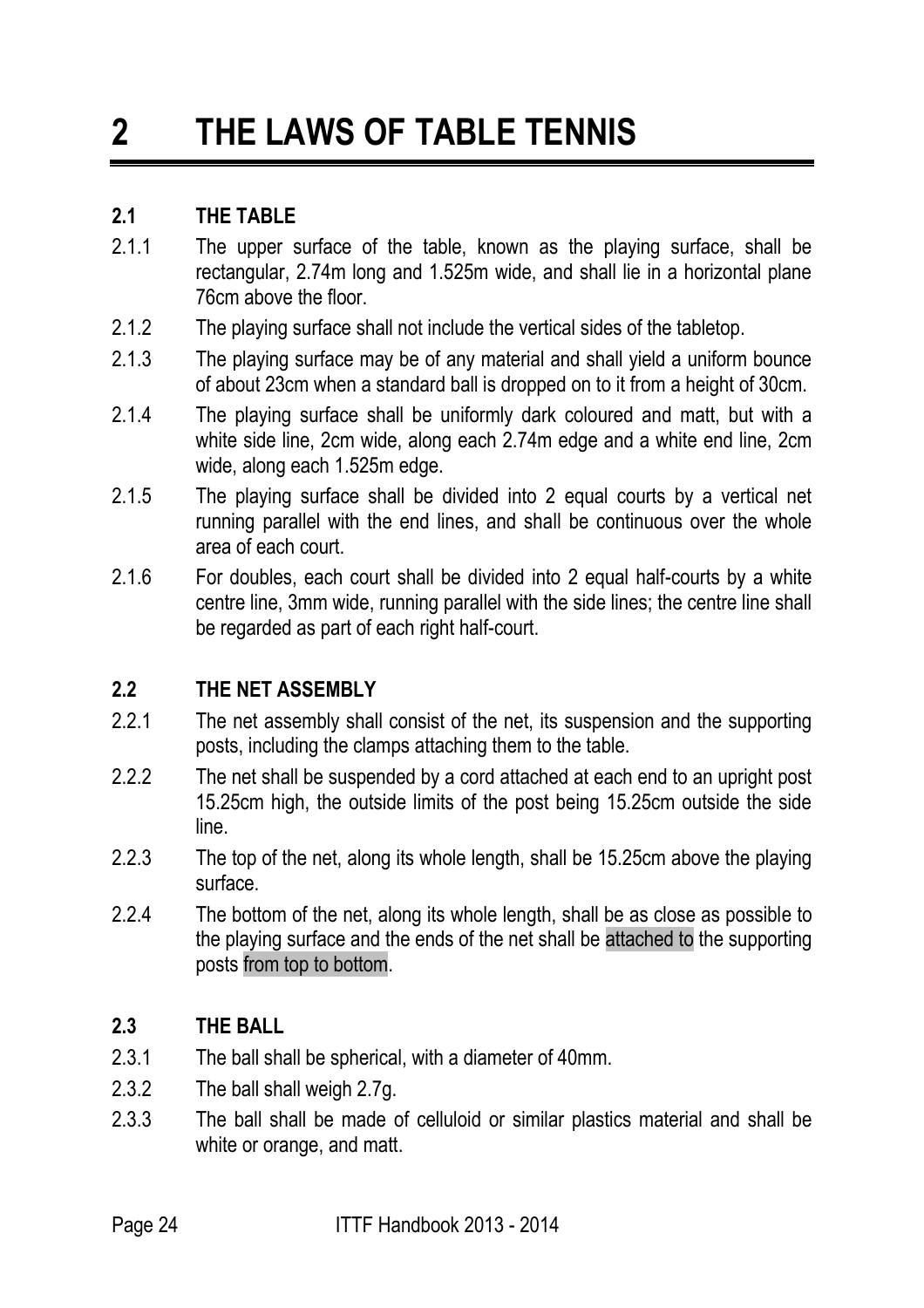#### **2.4 THE RACKET**

- 2.4.1 The racket may be of any size, shape or weight but the blade shall be flat and rigid.
- 2.4.2 At least 85% of the blade by thickness shall be of natural wood; an adhesive layer within the blade may be reinforced with fibrous material such as carbon fibre, glass fibre or compressed paper, but shall not be thicker than 7.5% of the total thickness or 0.35mm, whichever is the smaller.
- 2.4.3 A side of the blade used for striking the ball shall be covered with either ordinary pimpled rubber, with pimples outwards having a total thickness including adhesive of not more than 2.0mm, or sandwich rubber, with pimples inwards or outwards, having a total thickness including adhesive of not more than 4.0mm.
- 2.4.3.1 *Ordinary pimpled rubber* is a single layer of non-cellular rubber, natural or synthetic, with pimples evenly distributed over its surface at a density of not less than 10 per cm² and not more than 30 per cm².
- 2.4.3.2 *Sandwich rubber* is a single layer of cellular rubber covered with a single outer layer of ordinary pimpled rubber, the thickness of the pimpled rubber not being more than 2.0mm.
- 2.4.4 The covering material shall extend up to but not beyond the limits of the blade, except that the part nearest the handle and gripped by the fingers may be left uncovered or covered with any material.
- 2.4.5 The blade, any layer within the blade and any layer of covering material or adhesive on a side used for striking the ball shall be continuous and of even thickness.
- 2.4.6 The surface of the covering material on a side of the blade, or of a side of the blade if it is left uncovered, shall be matt, bright red on one side and black on the other.
- 2.4.7 The racket covering shall be used without any physical, chemical or other treatment.
- 2.4.7.1 Slight deviations from continuity of surface or uniformity of colour due to accidental damage or wear may be allowed provided that they do not significantly change the characteristics of the surface.
- 2.4.8 Before the start of a match and whenever he or she changes his or her racket during a match a player shall show his or her opponent and the umpire the racket he or she is about to use and shall allow them to examine it.

#### **2.5 DEFINITIONS**

2.5.1 A *rally* is the period during which the ball is in play.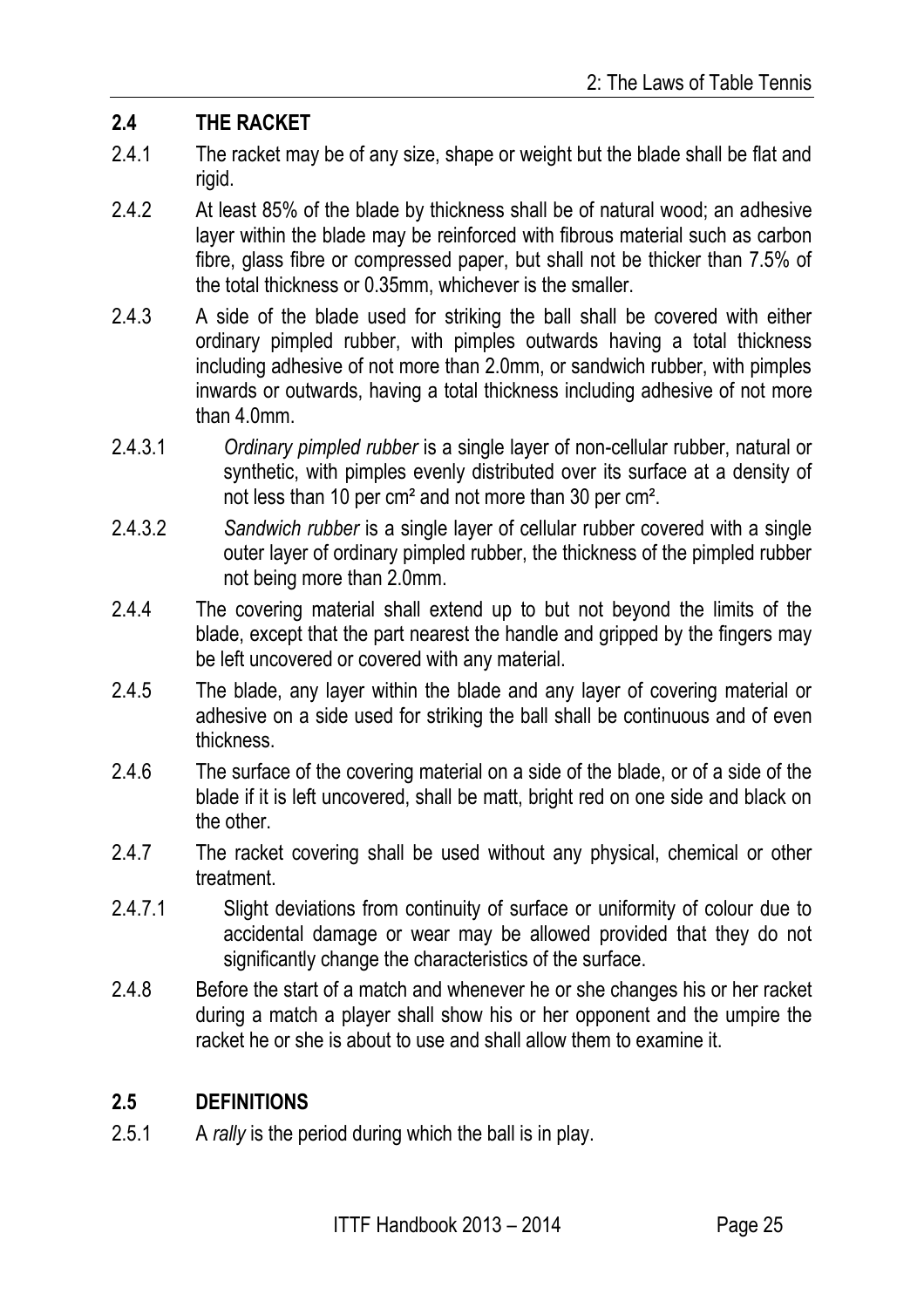- 2.5.2 The ball is *in play* from the last moment at which it is stationary on the palm of the free hand before being intentionally projected in service until the rally is decided as a let or a point.
- 2.5.3 A *let* is a rally of which the result is not scored.
- 2.5.4 A *point* is a rally of which the result is scored.
- 2.5.5 The *racket hand* is the hand carrying the racket.
- 2.5.6 The *free hand* is the hand not carrying the racket; the *free arm* is the arm of the free hand.
- 2.5.7 A player *strikes* the ball if he or she touches it in play with his or her racket, held in the hand, or with his or her racket hand below the wrist.
- 2.5.8 A player *obstructs* the ball if he, or anything he or she wears or carries, touches it in play when it is above or travelling towards the playing surface, not having touched his or her court since last being struck by his or her opponent.
- 2.5.9 The *server* is the player due to strike the ball first in a rally.
- 2.5.10 The *receiver* is the player due to strike the ball second in a rally.
- 2.5.11 The *umpire* is the person appointed to control a match.
- 2.5.12 The *assistant umpire* is the person appointed to assist the umpire with certain decisions.
- 2.5.13 Anything that a player *wears or carries* includes anything that he or she was wearing or carrying, other than the ball, at the start of the rally.
- 2.5.14 The ball shall be regarded as passing *over or around* the net assembly if it passes anywhere other than between the net and the net post or between the net and the playing surface.
- 2.5.15 The *end line* shall be regarded as extending indefinitely in both directions.

#### **2.6 THE SERVICE**

- 2.6.1 Service shall start with the ball resting freely on the open palm of the server's stationary free hand.
- 2.6.2 The server shall then project the ball near vertically upwards, without imparting spin, so that it rises at least 16cm after leaving the palm of the free hand and then falls without touching anything before being struck.
- 2.6.3 As the ball is falling the server shall strike it so that it touches first his or her court and then, after passing over or around the net assembly, touches directly the receiver's court; in doubles, the ball shall touch successively the right half court of server and receiver.
- 2.6.4 From the start of service until it is struck, the ball shall be above the level of the playing surface and behind the server's end line, and it shall not be hidden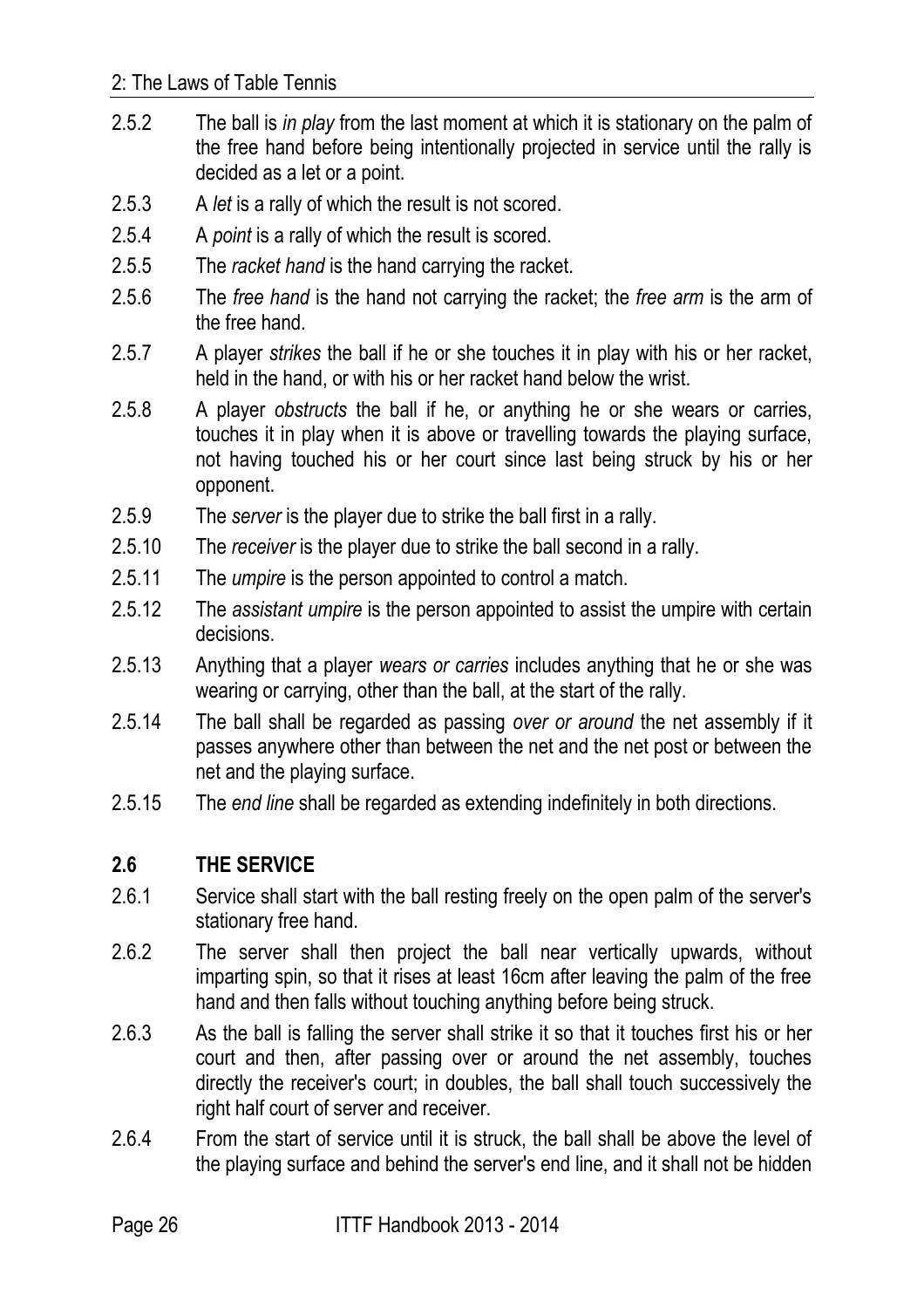from the receiver by the server or his or her doubles partner or by anything they wear or carry.

2.6.5 As soon as the ball has been projected, the server's free arm and hand shall be removed from the space between the ball and the net.

> The space between the ball and the net is defined by the ball, the net and its indefinite upward extension.

- 2.6.6 It is the responsibility of the player to serve so that the umpire or the assistant umpire can be satisfied that he or she complies with the requirements of the Laws, and either may decide that a service is incorrect.
- 2.6.6.1 If either the umpire or the assistant umpire is not sure about the legality of a service he or she may, on the first occasion in a match, interrupt play and warn the server; but any subsequent service by that player or his or her doubles partner which is not clearly legal shall be considered incorrect.
- 2.6.7 Exceptionally, the umpire may relax the requirements for a correct service where he or she is satisfied that compliance is prevented by physical disability.

#### **2.7 THE RETURN**

2.7.1 The ball, having been served or returned, shall be struck so that it passes over or around the net assembly and touches the opponent's court, either directly or after touching the net assembly.

#### **2.8 THE ORDER OF PLAY**

- 2.8.1 In singles, the server shall first make a service, the receiver shall then make a return and thereafter server and receiver alternately shall each make a return.
- 2.8.2 In doubles, except as provided in 2.8.3, the server shall first make a service, the receiver shall then make a return, the partner of the server shall then make a return, the partner of the receiver shall then make a return and thereafter each player in turn in that sequence shall make a return.
- 2.8.3 In doubles, when at least one player of a pair is in a wheelchair due to a physical disability, the server shall first make a service, the receiver shall then make a return but thereafter either player of the disabled pair may make returns. However, no part of a player's wheelchair nor a foot of a standing player of this pair shall protrude beyond the imaginary extension of the centre line of the table. If it does, the umpire shall award the point to the opposing pair.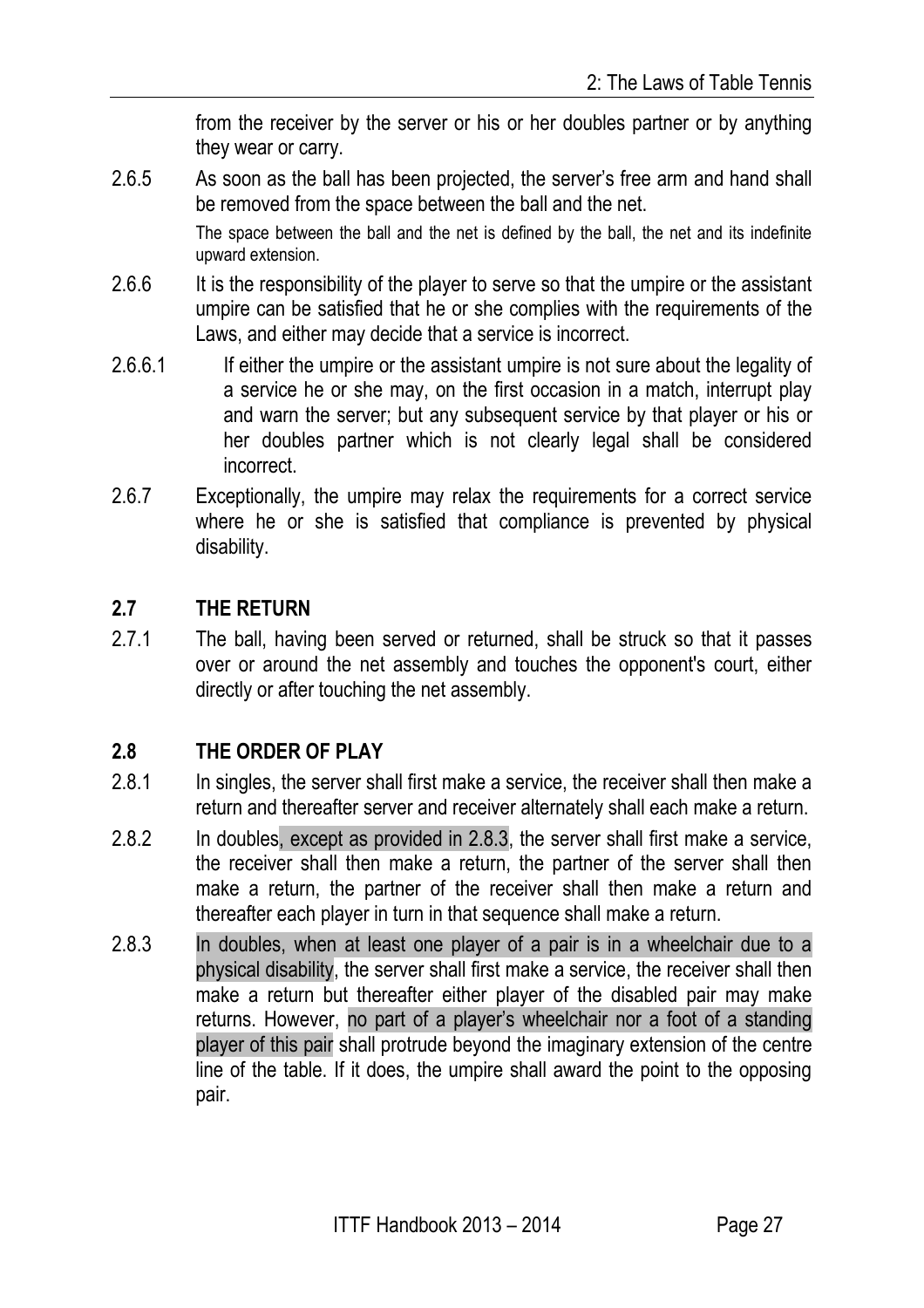| 2.9       | A LET                                                                                                                                                                                            |
|-----------|--------------------------------------------------------------------------------------------------------------------------------------------------------------------------------------------------|
| 2.9.1     | The rally shall be a let:                                                                                                                                                                        |
| 2.9.1.1   | if in service the ball, in passing over or around the net assembly, touches<br>it, provided the service is otherwise correct or the ball is obstructed by the<br>receiver or his or her partner; |
| 2.9.1.2   | if the service is delivered when the receiving player or pair is not ready,<br>provided that neither the receiver nor his or her partner attempts to strike<br>the ball;                         |
| 2.9.1.3   | if failure to make a service or a return or otherwise to comply with the<br>Laws is due to a disturbance outside the control of the player;                                                      |
| 2.9.1.4   | if play is interrupted by the umpire or assistant umpire;                                                                                                                                        |
| 2.9.1.5   | if the receiver is in wheelchair owing to a physical disability and in service<br>the ball, provided that the service is otherwise correct,                                                      |
| 2.9.1.5.1 | after touching the receiver's court returns in the direction of the net;                                                                                                                         |
| 2.9.1.5.2 | comes to rest on the receiver's court;                                                                                                                                                           |
| 2.9.1.5.3 | in singles leaves the receiver's court after touching it by either of its<br>sidelines.                                                                                                          |
| 2.9.2     | Play may be interrupted                                                                                                                                                                          |
| 2.9.2.1   | to correct an error in the order of serving, receiving or ends;                                                                                                                                  |
| 2.9.2.2   | to introduce the expedite system;                                                                                                                                                                |
| 2.9.2.3   | to warn or penalise a player or adviser;                                                                                                                                                         |
| 2.9.2.4   | because the conditions of play are disturbed in a way which could affect<br>the outcome of the rally.                                                                                            |

# **2.10 A POINT**

- 2.10.1 Unless the rally is a let, a player shall score a point
- 2.10.1.1 if an opponent fails to make a correct service;
- 2.10.1.2 if an opponent fails to make a correct return;
- 2.10.1.3 if, after he or she has made a service or a return, the ball touches anything other than the net assembly before being struck by an opponent;
- 2.10.1.4 if the ball passes over his or her court or beyond his or her end line without touching his or her court, after being struck by an opponent;
- 2.10.1.5 if an opponent obstructs the ball;
- 2.10.1.6 if an opponent deliberately strikes the ball twice in succession;
- 2.10.1.7 if an opponent strikes the ball with a side of the racket blade whose surface does not comply with the requirements of 2.4.3, 2.4.4 and 2.4.5;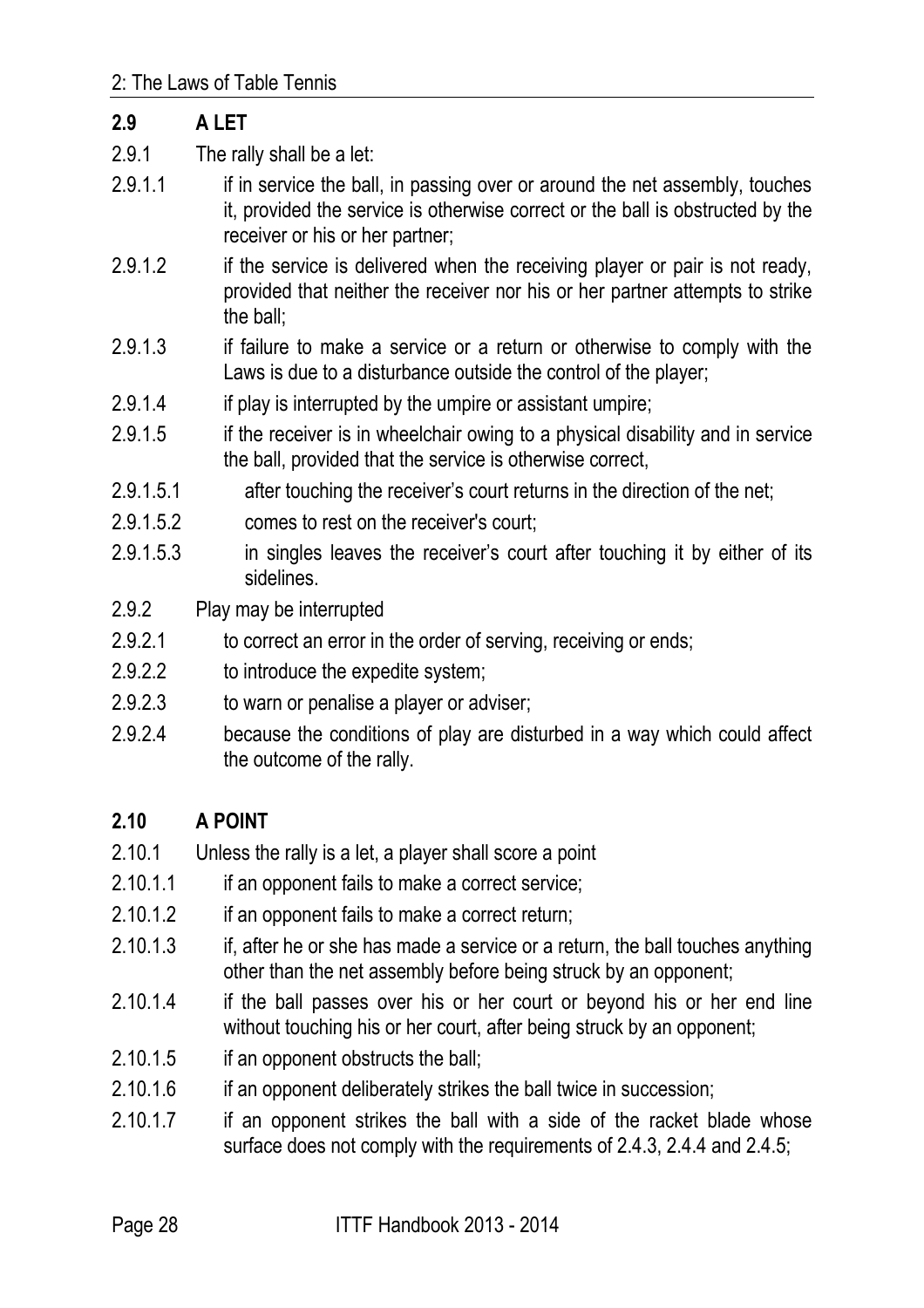- 2.10.1.8 if an opponent, or anything an opponent wears or carries, moves the playing surface;
- 2.10.1.9 if an opponent, or anything an opponent wears or carries, touches the net assembly;
- 2.10.1.10 if an opponent's free hand touches the playing surface;
- 2.10.1.11 if a doubles opponent strikes the ball out of the sequence established by the first server and first receiver;
- 2.10.1.12 as provided under the expedite system (2.15.4).
- 2.10.1.13 if both players or pairs are in a wheelchair due to a physical disability and
- 2.10.1.13.1 his or her opponent does not maintain a minimum contact with the seat or cushion(s), with the back of the thigh, when the ball is struck;
- 2.10.1.13.2 his or her opponent touches the table with either hand before striking the ball;
- 2.10.1.13.3 his or her opponent's footrest or foot touches the floor during play.
- 2.10.1.14 as provided under the order of play (2.8.3).

## **2.11 A GAME**

2.11.1 A game shall be won by the player or pair first scoring 11 points unless both players or pairs score 10 points, when the game shall be won by the first player or pair subsequently gaining a lead of 2 points.

# **2.12 A MATCH**

2.12.1 A match shall consist of the best of any odd number of games.

#### **2.13 THE ORDER OF SERVING, RECEIVING AND ENDS**

- 2.13.1 The right to choose the initial order of serving, receiving and ends shall be decided by lot and the winner may choose to serve or to receive first or to start at a particular end.
- 2.13.2 When one player or pair has chosen to serve or to receive first or to start at a particular end, the other player or pair shall have the other choice.
- 2.13.3 After each 2 points have been scored the receiving player or pair shall become the serving player or pair and so on until the end of the game, unless both players or pairs score 10 points or the expedite system is in operation, when the sequences of serving and receiving shall be the same but each player shall serve for only 1 point in turn.
- 2.13.4 In each game of a doubles match, the pair having the right to serve first shall choose which of them will do so and in the first game of a match the receiving pair shall decide which of them will receive first; in subsequent games of the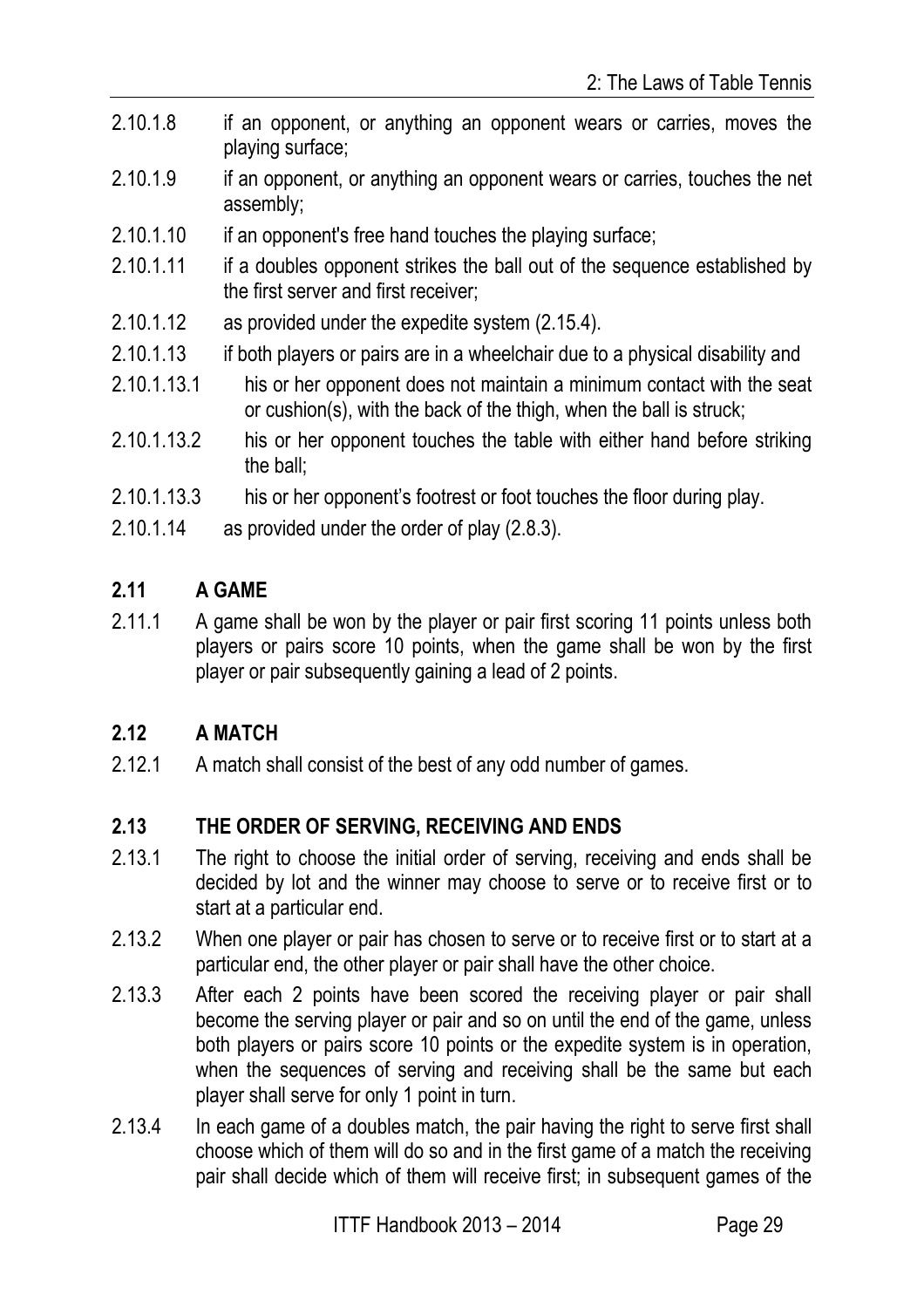match, the first server having been chosen, the first receiver shall be the player who served to him or her in the preceding game.

- 2.13.5 In doubles, at each change of service the previous receiver shall become the server and the partner of the previous server shall become the receiver.
- 2.13.6 The player or pair serving first in a game shall receive first in the next game of the match and in the last possible game of a doubles match the pair due to receive next shall change their order of receiving when first one pair scores 5 points.
- 2.13.7 The player or pair starting at one end in a game shall start at the other end in the next game of the match and in the last possible game of a match the players or pairs shall change ends when first one player or pair scores 5 points.

## **2.14 OUT OF ORDER OF SERVING, RECEIVING OR ENDS**

- 2.14.1 If a player serves or receives out of turn, play shall be interrupted by the umpire as soon as the error is discovered and shall resume with those players serving and receiving who should be server and receiver respectively at the score that has been reached, according to the sequence established at the beginning of the match and, in doubles, to the order of serving chosen by the pair having the right to serve first in the game during which the error is discovered.
- 2.14.2 If the players have not changed ends when they should have done so, play shall be interrupted by the umpire as soon as the error is discovered and shall resume with the players at the ends at which they should be at the score that has been reached, according to the sequence established at the beginning of the match.
- 2.14.3 In any circumstances, all points scored before the discovery of an error shall be reckoned.

# **2.15 THE EXPEDITE SYSTEM**

- 2.15.1 Except as provided in 2.15.2, the expedite system shall come into operation after 10 minutes' play in a game or at any time when requested by both players or pairs.
- 2.15.2 The expedite system shall not be introduced in a game if at least 18 points have been scored.
- 2.15.3 If the ball is in play when the time limit is reached and the expedite system is due to come into operation, play shall be interrupted by the umpire and shall resume with service by the player who served in the rally that was interrupted; if the ball is not in play when the expedite system comes into operation, play